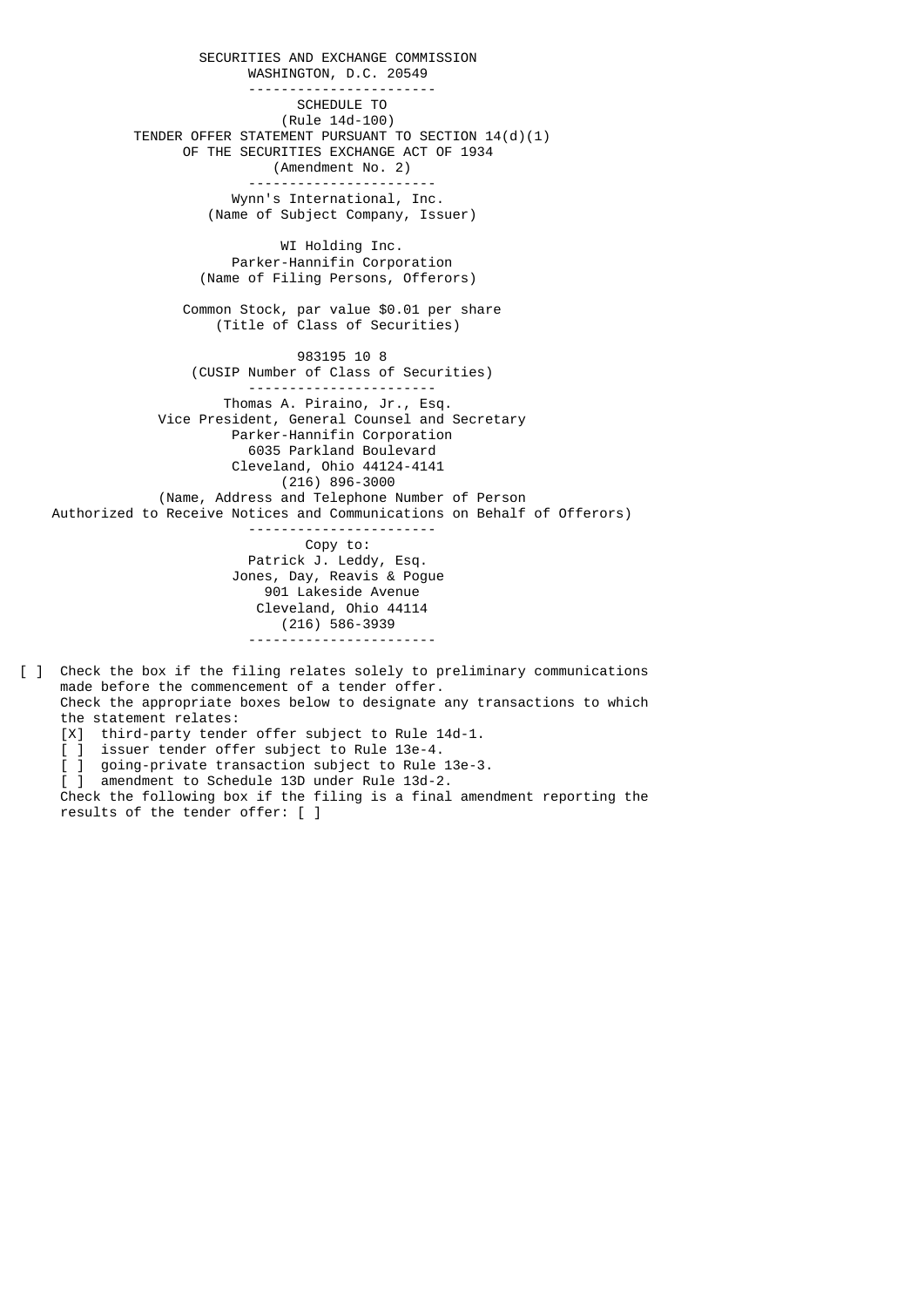This Amendment No. 2 amends and supplements the Tender Offer Statement on Schedule TO originally filed with the Securities Exchange Commission on June 22, 2000 as amended on July 11, 2000 (the "Schedule TO") by Parker-Hannifin Corporation, an Ohio corporation (the "Purchaser"), and WI Holding Inc., a Delaware corporation and a wholly owned subsidiary of the Purchaser ("Merger Sub"). The Schedule TO relates to the offer by the Purchaser and Merger Sub to purchase all of the outstanding common stock, par value \$0.01 per share, including the associated preferred share purchase rights (the "Shares"), of Wynn's International, Inc., a Delaware corporation (the "Company"), at a purchase price of \$23.00 per Share, net to the seller in cash, without interest thereon, upon the terms and subject to the conditions set forth in the Offer to Purchase, dated June 22, 2000 and as amended on July 11, 2000 (the "Offer to Purchase") and in the related Letter of Transmittal (which, as they may be amended or supplemented from time to time, together constitute the "Offer"), which are annexed to and filed with the Schedule TO as Exhibits  $(a)(1)$  and (a)(2), respectively. This Amendment No. 2 to the Schedule TO is being filed on behalf of the Purchaser and Merger Sub.

## Summary Term Sheet

 The fourth question and answer in the summary term sheet of the Offer to Purchase is hereby amended and restated in its entirety as follows:

Do you have the financial resources to make payment?

 The Purchaser will provide Merger Sub with the funds required to pay for the shares. The Purchaser will finance the purchase with funds borrowed pursuant to its existing commercial paper program and funds borrowed under an unsecured revolving credit facility. It is expected that funds borrowed under the revolving credit facility will be repaid with funds raised through one or more issuances (depending on market conditions and other factors) of debt securities under the Purchaser's effective "shelf" registration statement currently on file with the SEC, and that the revolving credit facility will be repaid in full by December 15, 2000. The offer is not contingent on obtaining any financing. (See page 32)

## Item 4. Terms of the Offer

 The fifth paragraph of Section 1 of the Offer to Purchase is hereby amended and restated in its entirety as follows:

 If Merger Sub extends the Offer or if Merger Sub is delayed in its acceptance for payment of or payment (whether before or after Merger Sub's acceptance for payment of Shares) for Shares or Merger Sub is unable to pay for Shares pursuant to the Offer for any reason, then, without prejudice to its rights under the Offer, the Depositary may retain tendered Shares on behalf of Merger Sub, and such Shares may not be withdrawn except to the extent tendering stockholders are entitled to withdrawal rights as described in Section 4. However, Merger Sub's ability to delay the payment for Shares that is has accepted for payment is limited by Rule  $14e-1(c)$  under the Exchange Act, which requires that a bidder pay the consideration offered or return the securities deposited by or on behalf of holders of securities promptly after the termination or withdrawal of such bidder's offer, and by the terms of the Merger Agreement, which require that Merger Sub pay for Shares accepted for payment as soon as reasonably practicable after the Expiration Date. Unless the Offer is terminated or withdrawn, all conditions to the Offer, other than necessary governmental approvals, will be satisfied or waived prior to the expiration date of the Offer.

2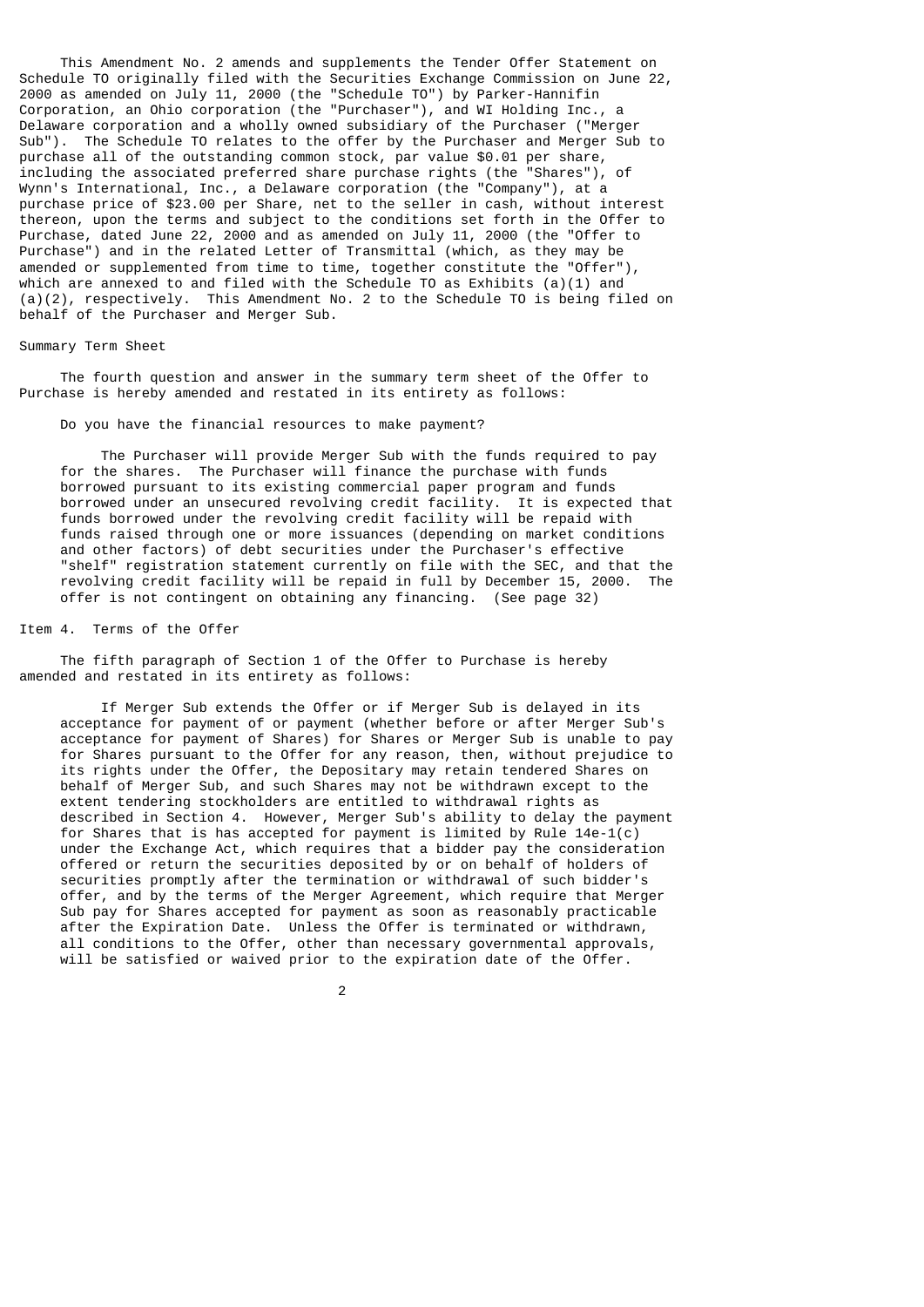Section 12 of the Offer to Purchase is hereby amended in its entirety as follows:

 The Offer is not conditioned on any financing arrangements. The total amount of funds required by Merger Sub to purchase all outstanding Shares pursuant to the Offer and to pay fees and expenses related to the Offer and the Merger is estimated to be approximately \$438.0 million. Merger Sub plans to obtain all funds needed for the Offer and the Merger through capital contributions that will be made by the Purchaser, either directly or through one or more wholly owned subsidiaries of the Purchaser, to Merger Sub. The Purchaser currently anticipates that it will make a portion of these contributions through approximately \$190.0 million in funds that it will receive from the issuance of short-term commercial paper notes pursuant to the Purchaser's short-term commercial paper program, which is supported by available 364-day, unsecured lines of credit provided by a syndicate of banks. The commercial paper notes are expected to have an interest rate of approximately 6.50%.

 In addition, the Purchaser has entered into a \$250.0 million 364-day, unsecured revolving credit facility with a syndicate of banks led by Bank of America. The interest rate on this borrowing will be 25 basis points over existing LIBOR at the time the borrowing is made. The Purchaser currently intends to repay all funds borrowed under this credit facility on or before December 15, 2000 with the proceeds of one or more issuances (depending on market conditions and other factors) of medium-term notes under an effective shelf registration statement the Purchaser currently has on file with the SEC.

 If Purchaser does not wish to or is unable to obtain the funds as outlined above, it will develop an alternative financing plan.

 $\sim$  3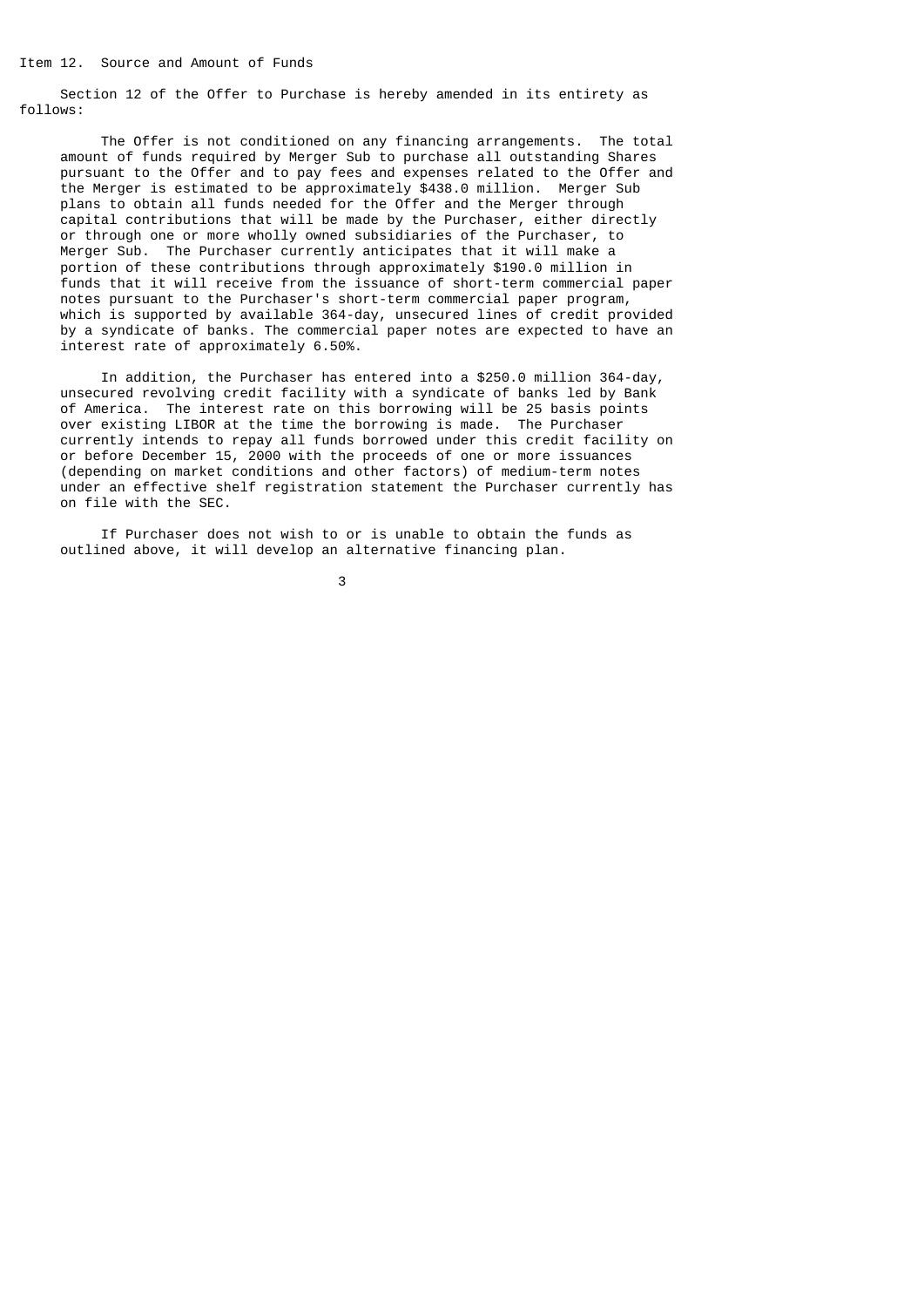## SIGNATURE

 After due inquiry and to the best of my knowledge and belief, I certify that the information set forth in this statement is true, complete and correct.

Date: July 13, 2000 PARKER-HANNIFIN CORPORATION

 By: /s/ Duane E. Collins ------------------------------------- Name: Duane E. Collins Title: Chairman and Chief Executive Officer

WI HOLDING INC.

 By: /s/ Thomas A. Piraino -------------------------------------- Name: Thomas A. Piraino Title: Vice President, General Counsel and Secretary

4